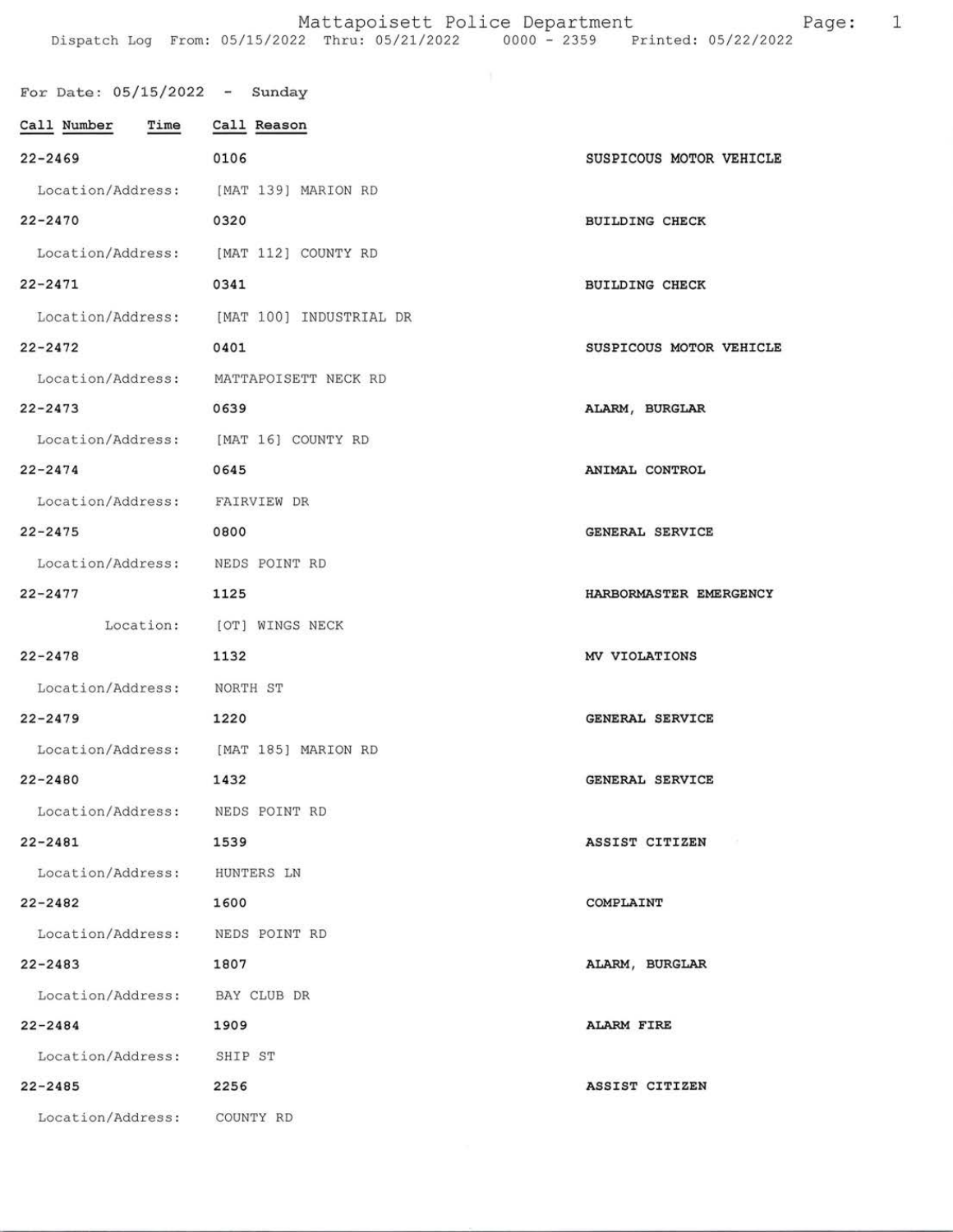| For Date: $05/16/2022 -$ Monday       |                                           |                        |
|---------------------------------------|-------------------------------------------|------------------------|
| $22 - 2486$                           | 0059                                      | <b>BUILDING CHECK</b>  |
|                                       | Location/Address: [MAT 140] NEDS POINT RD |                        |
| $22 - 2487$                           | 0127                                      | MV VIOLATIONS          |
|                                       | Vicinity of: WATER ST + NORTH ST          |                        |
| $22 - 2488$                           | 0231                                      | <b>BUILDING CHECK</b>  |
| Location/Address: [MAT 173] WATER ST  |                                           |                        |
| $22 - 2489$                           | 0344                                      | <b>BUILDING CHECK</b>  |
|                                       | Location/Address: [MAT 266] FAIRHAVEN RD  |                        |
| $22 - 2490$                           | 0623                                      | GENERAL SERVICE        |
|                                       | Vicinity of: [MAT 57] COUNTY RD           |                        |
| $22 - 2491$                           | 0644                                      | MV VIOLATIONS          |
|                                       | Vicinity of: [MAT 266] FAIRHAVEN RD       |                        |
| $22 - 2492$                           | 0652                                      | RADAR ASSIGNMENT       |
| Location/Address: [MAT 139] MARION RD |                                           |                        |
| $22 - 2493$                           | 0724                                      | MV VIOLATIONS          |
|                                       | Vicinity of: [MAT 14] MARION RD           |                        |
| $22 - 2494$                           | 0846                                      | SUSPICIOUS PERSONS     |
| Location/Address: CHURCH ST EXT       |                                           |                        |
| $22 - 2496$                           | 1045                                      | <b>GENERAL SERVICE</b> |
|                                       | Location/Address: [MAT 101] INDUSTRIAL DR |                        |
| $22 - 2497$                           | 1107                                      | GENERAL SERVICE        |
| Location/Address: [MAT 1] COUNTY RD   |                                           |                        |
| $22 - 2498$                           | 1407                                      | MV VIOLATIONS          |
|                                       | Location/Address: [MAT 139] MARION RD     |                        |
| $22 - 2499$                           | 1426                                      | GENERAL SERVICE        |
| Location/Address: CRYSTAL SPRING RD   |                                           |                        |
| $22 - 2500$                           | 1533                                      | GENERAL SERVICE        |
| Location/Address: NEDS POINT RD       |                                           |                        |
| $22 - 2501$                           | 1542                                      | GENERAL SERVICE        |
| Location/Address: ROCK ST             |                                           |                        |
| $22 - 2502$                           | 1602                                      | PROPERTY FOUND         |
| Location/Address: [MAT 179] WATER ST  |                                           |                        |
| $22 - 2503$                           | 1848                                      | MV VIOLATIONS          |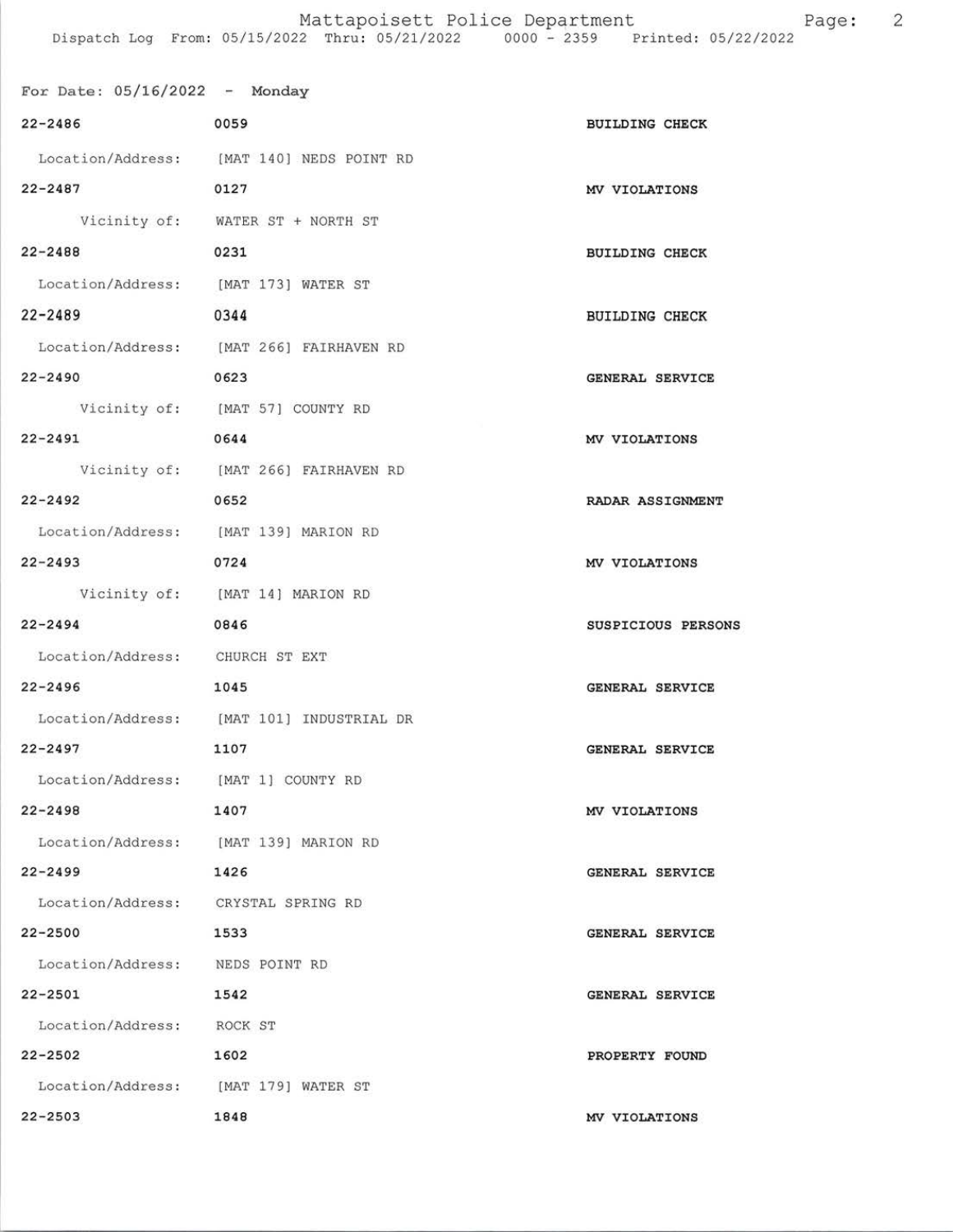| Vicinity of: NORTH ST                 |                                           |                            |
|---------------------------------------|-------------------------------------------|----------------------------|
| 22-2505 1931                          |                                           | 911-ABANDONED-HANGUP CALLS |
| Vicinity of: FAIRHAVEN RD             |                                           |                            |
| 22-2506                               | 1952                                      | MV VIOLATIONS              |
|                                       | Vicinity of: [MAT 112] COUNTY RD          |                            |
| $22 - 2507$                           | 2101                                      | POLICE INFORMATION         |
| Location/Address: [MAT 58] COUNTY RD  |                                           |                            |
| 22-2508                               | 2222                                      | TRANSPORT GENERAL          |
|                                       | Vicinity of: FAIRHAVEN RD + MENDELL RD    |                            |
| 22-2509 2230                          |                                           | MV VIOLATIONS              |
|                                       | Vicinity of: [MAT 52] COUNTY RD           |                            |
| For Date: $05/17/2022 -$ Tuesday      |                                           |                            |
| 22-2511<br>0315                       |                                           | BUILDING CHECK             |
|                                       | Location/Address: [MAT 97] FAIRHAVEN RD   |                            |
| 22-2512                               | 0346                                      | BUILDING CHECK             |
|                                       | Location/Address: [MAT 100] INDUSTRIAL DR |                            |
| 22-2513                               | 0638                                      | MV VIOLATIONS              |
|                                       | Vicinity of: NORTH ST + LEBARON WAY       |                            |
| $22 - 2514$                           | 0651                                      | MV VIOLATIONS              |
|                                       | Vicinity of: [MAT 290] NORTH ST           |                            |
| 22-2516                               | 0657                                      | RADAR ASSIGNMENT           |
| Location/Address: [MAT 139] MARION RD |                                           |                            |
| 22-2515                               | 0658                                      | MV VIOLATIONS              |
|                                       | Vicinity of: NORTH ST + HUNTERS LN        |                            |
| 22-2517                               | 0710                                      | MV VIOLATIONS              |
|                                       | Vicinity of: [MAT 139] MARION RD          |                            |
| 22-2518                               | 0729                                      | MV VIOLATIONS              |
|                                       | Vicinity of: [MAT 139] MARION RD          |                            |
| 22-2519                               | 0834                                      | MV VIOLATIONS              |
|                                       | Location/Address: MARION RD + PROSPECT RD |                            |
| 22-2520                               | 1057                                      | 911 CALL                   |
| Location/Address: [MAT 139] MARION RD |                                           |                            |
| 22-2521                               | 1139                                      | 911-ABANDONED-HANGUP CALLS |
| Location/Address: [MAT 139] MARION RD |                                           |                            |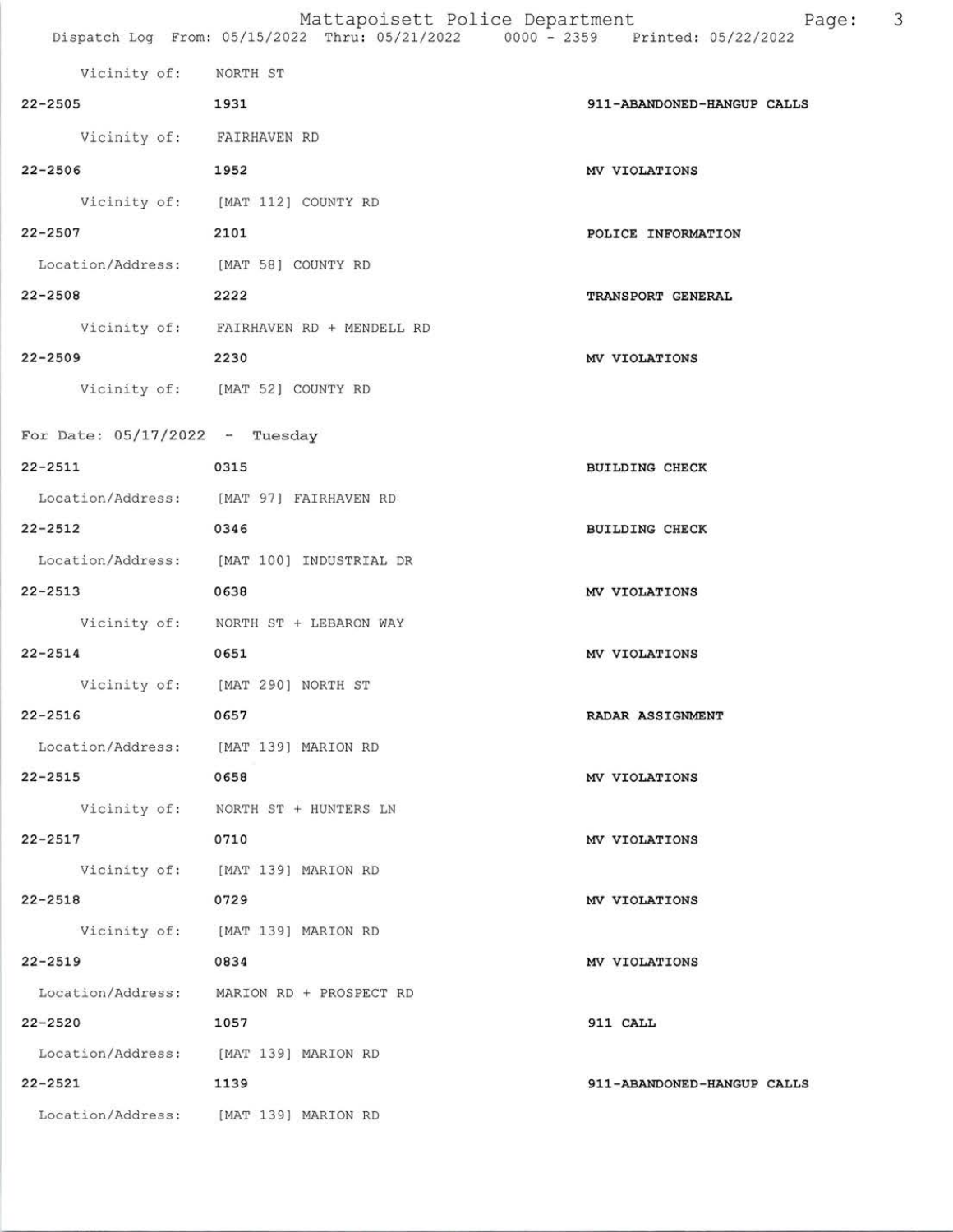|                                       | Mattapoisett Police Department                                                 |                      |
|---------------------------------------|--------------------------------------------------------------------------------|----------------------|
|                                       | Dispatch Log From: 05/15/2022 Thru: 05/21/2022 0000 - 2359 Printed: 05/22/2022 |                      |
| 22-2522                               | 1243                                                                           | GENERAL SERVICE      |
| Location/Address: [MAT 147] SHAW ST   |                                                                                |                      |
| 22-2523                               | 1300                                                                           | MV VIOLATIONS        |
|                                       | Vicinity of: WATER ST + LINHARES AVE                                           |                      |
| $22 - 2524$                           | 1309                                                                           | MV VIOLATIONS        |
|                                       | Vicinity of: NEDS POINT RD + MARION RD                                         |                      |
| $22 - 2525$                           | 1322                                                                           | MV VIOLATIONS        |
|                                       | Vicinity of: WATER ST + FREEMAN ST                                             |                      |
| $22 - 2526$                           | 1324                                                                           | MV VIOLATIONS        |
| Location/Address: [MAT 22] MARION RD  |                                                                                |                      |
| 22-2527                               | 1408                                                                           | MV VIOLATIONS        |
| Location/Address: [MAT 139] MARION RD |                                                                                |                      |
| 22-2528<br>1419                       |                                                                                | MV VIOLATIONS        |
|                                       | Vicinity of: NORTH ST + NORTH WOODS LN                                         |                      |
| 22-2529                               | 1421                                                                           | GENERAL SERVICE      |
|                                       | Location/Address: [MAT 79] FAIRHAVEN RD                                        |                      |
| 22-2530                               | 1537                                                                           | ANIMAL CONTROL       |
| Location/Address: [MAT 14] MARION RD  |                                                                                |                      |
| 22-2531                               | 1713                                                                           | BE ON THE LOOK OUT   |
| Location/Address: [MAT 1] COUNTY RD   |                                                                                |                      |
| 22-2532                               | 1732                                                                           | MARITIME - ALL CALLS |
| Location/Address: [FAI] WEST ISL      |                                                                                |                      |
| 22-2534                               | 1805                                                                           | MV VIOLATIONS        |
| Location/Address: [MAT 185] MARION RD |                                                                                |                      |
| 22-2535                               | 1810                                                                           | ALARM FIRE           |
| Location/Address: BAY RD              |                                                                                |                      |
| 22-2536                               | 1829                                                                           | <b>ALARM FIRE</b>    |
| Location/Address: EUCLID AVE          |                                                                                |                      |
| $22 - 2537$                           | 1833                                                                           | PROPERTY FOUND       |
| Location/Address: NEDS POINT RD       |                                                                                |                      |
| 22-2538                               | 2100                                                                           | 911 CALL             |
| Location/Address: OAKLAND ST          |                                                                                |                      |
| 22-2539<br>2113                       |                                                                                | MV VIOLATIONS        |
| Location/Address: SEABREEZE LN        |                                                                                |                      |

22-2540 2117 2007 2007 2008 2009 2017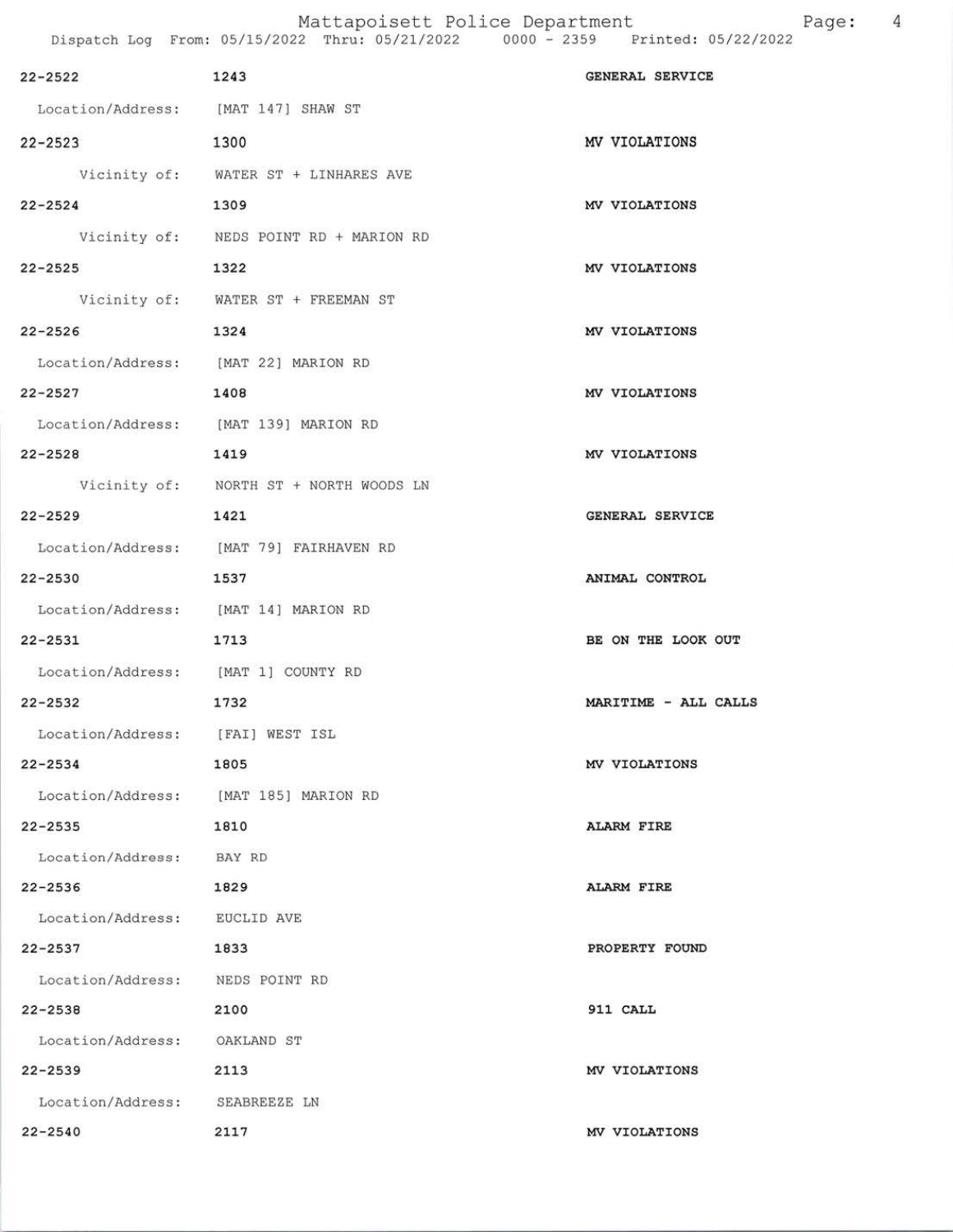| Location/Address: [MAT 1] COUNTY RD   |                                          |                       |
|---------------------------------------|------------------------------------------|-----------------------|
| $22 - 2541$                           | 2217                                     | MV VIOLATIONS         |
| Location/Address: INDUSTRIAL DR       |                                          |                       |
| $22 - 2542$                           | 2311                                     | MV VIOLATIONS         |
| Location/Address: [MAT 47] COUNTY RD  |                                          |                       |
| For Date: $05/18/2022 -$ Wednesday    |                                          |                       |
| $22 - 2543$                           | 0042                                     | <b>BUILDING CHECK</b> |
| Location/Address: BOAT ROCK RD        |                                          |                       |
| $22 - 2544$                           | 0148                                     | MV VIOLATIONS         |
| Location/Address: NORTH ST            |                                          |                       |
| $22 - 2545$                           | 0207                                     | <b>BUILDING CHECK</b> |
| Location/Address: [MAT 139] MARION RD |                                          |                       |
| $22 - 2546$                           | 0215                                     | <b>BUILDING CHECK</b> |
| Location/Address: [MAT 47] COUNTY RD  |                                          |                       |
| $22 - 2547$                           | 0539                                     | CIVIL COMPLAINT       |
| Location/Address: RIVER RD            |                                          |                       |
| $22 - 2548$                           | 0702                                     | MV VIOLATIONS         |
|                                       | Vicinity of: NORTH ST + ELDORADO DR      |                       |
| $22 - 2549$                           | 0703                                     | RADAR ASSIGNMENT      |
| Location/Address: [MAT 139] MARION RD |                                          |                       |
| $22 - 2550$                           | 0719                                     | MV VIOLATIONS         |
| Vicinity of: NORTH ST                 |                                          |                       |
| $22 - 2551$                           | 0732                                     | MV VIOLATIONS         |
|                                       | Location/Address: ACUSHNET RD + RIVER RD |                       |
| $22 - 2552$                           | 0814                                     | ASSIST OTHER AGENCY   |
| Location/Address: [MAT 1] COUNTY RD   |                                          |                       |
| $22 - 2553$                           | 0959                                     | FIRE, OTHER           |
| Location/Address: [MAT 139] MARION RD |                                          |                       |
| $22 - 2554$                           | 1104                                     | ANIMAL CONTROL        |
| Location/Address: RIVER RD            |                                          |                       |
| $22 - 2555$                           | 1356                                     | MV VIOLATIONS         |
| Location/Address: LONG PLAIN RD       |                                          |                       |
| $22 - 2556$                           | 1404                                     | MV VIOLATIONS         |
|                                       | Location/Address: [MAT 139] MARION RD    |                       |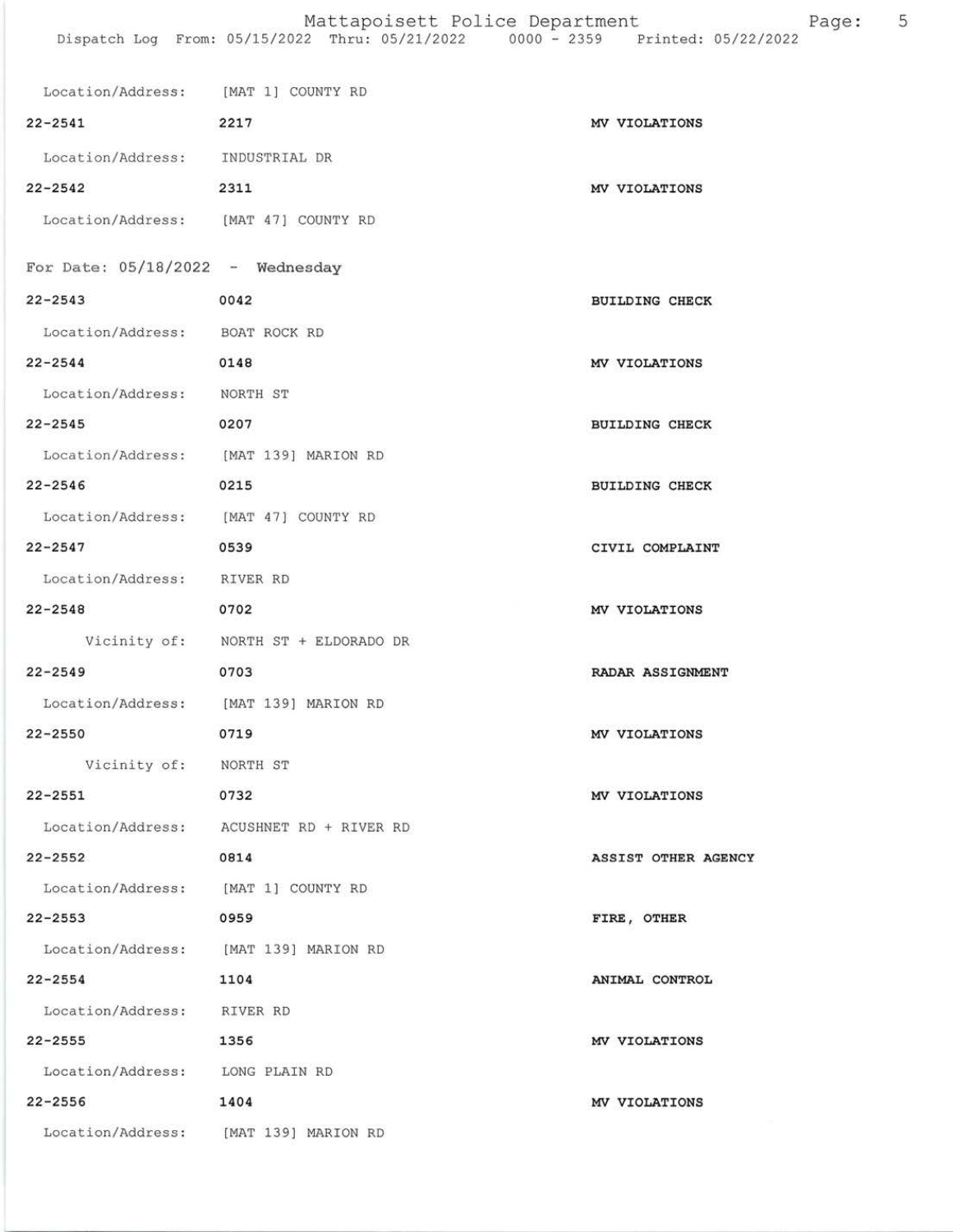Mattapoisett Police Department Page: 6 Dispatch Log Erom: 05/L5/2022 Thru: 05/27/2022 0000 - 2359 Printed: 05/22/2022

| $22 - 2557$                         | 1425                                              | LARCENY / FORGERY / FRAUD  |
|-------------------------------------|---------------------------------------------------|----------------------------|
| Location/Address: [MAT 1] COUNTY RD |                                                   |                            |
| 22-2558                             | 1459                                              | ANIMAL CONTROL             |
|                                     | Location/Address: MATTAPOISETT NECK RD            |                            |
| $22 - 2559$                         | 1646                                              | MV VIOLATIONS              |
|                                     | Location/Address: BRANDT ISLAND RD + FAIRHAVEN RD |                            |
| $22 - 2560$                         | 1651                                              | COMPLAINT                  |
| Location/Address: MELISSA ANNE LN   |                                                   |                            |
| $22 - 2562$                         | 1659                                              | BE ON THE LOOK OUT         |
| Location/Address: [MAT 1] COUNTY RD |                                                   |                            |
| $22 - 2561$                         | 1704                                              | 911-ABANDONED-HANGUP CALLS |
| Location/Address: SHADY OAK DR      |                                                   |                            |
| $22 - 2563$                         | 1718                                              | RADAR ASSIGNMENT           |
|                                     | Location/Address: NORTH ST + INDUSTRIAL DR        |                            |
| $22 - 2564$                         | 1723                                              | MV VIOLATIONS              |
| Location/Address: NORTH ST          |                                                   |                            |
| $22 - 2565$                         | 1809                                              | MEDICAL - ASSIST           |
| Location/Address: BEAVER PATH       |                                                   |                            |
| $22 - 2566$                         | 1812                                              | MV VIOLATIONS              |
| Location/Address: FAIRHAVEN RD      |                                                   |                            |
| $22 - 2567$                         | 1836                                              | ASSIST OTHER AGENCY        |
|                                     | Location/Address: [MAI] FRONT ST + HUCKLEBERRY    |                            |
| $22 - 2568$                         | 1843                                              | MV - LOCKOUT               |
| Location/Address: LEBARON WAY       |                                                   |                            |
| 22-2569                             | 1951                                              | 911-ABANDONED-HANGUP CALLS |
| Location/Address: HENSHAW RD        |                                                   |                            |
| $22 - 2570$                         | 2139                                              | MV VIOLATIONS              |
|                                     | Location/Address: FAIRHAVEN RD + DEERFIELD RD     |                            |
| 22-2571                             | 2156                                              | MV VIOLATIONS              |
| Location/Address: FAIRHAVEN RD      |                                                   |                            |
| 22-2572 2248                        |                                                   | MV VIOLATIONS              |
| Location/Address: I195 WEST         |                                                   |                            |
| For Date: $05/19/2022 -$ Thursday   |                                                   |                            |
| $22 - 2573$                         | 0029                                              | SUSPICOUS OTHER            |
|                                     |                                                   |                            |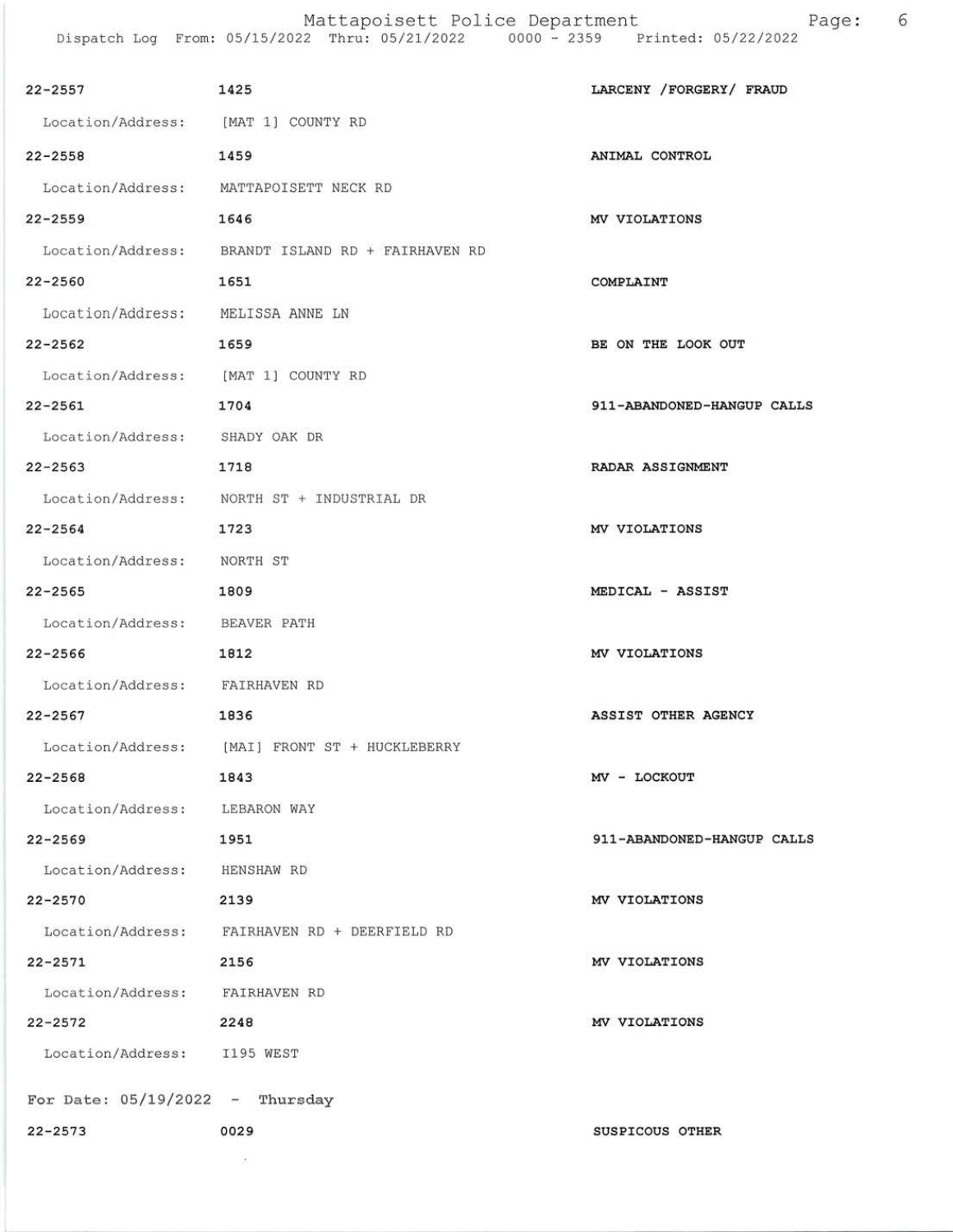| Location/Address: CAPTAIN'S LN        |                                                 |                            |
|---------------------------------------|-------------------------------------------------|----------------------------|
| $22 - 2574$                           | 0105                                            | MV VIOLATIONS              |
|                                       | Vicinity of: MATTAPOISETT NECK RD + WHALERS WAY |                            |
| $22 - 2575$                           | 0156                                            | SUSPICIOUS PERSONS         |
|                                       | Vicinity of: [MAT 142] NORTH ST                 |                            |
| $22 - 2576$                           | 0221                                            | <b>BUILDING CHECK</b>      |
| Location/Address: FAIRHAVEN RD        |                                                 |                            |
| $22 - 2578$                           | 0338                                            | <b>BUILDING CHECK</b>      |
| Location/Address: [MAT 22] MARION RD  |                                                 |                            |
| 22-2580                               | 0618                                            | ASSIST CITIZEN             |
| Location/Address: MARION RD           |                                                 |                            |
| 22-2581                               | 0651                                            | RADAR ASSIGNMENT           |
|                                       | Location/Address: [MAT 139] MARION RD           |                            |
| 22-2582                               | 0809                                            | ALARM, BURGLAR             |
| Location/Address: NORTH ST            |                                                 |                            |
| 22-2583                               | 0811                                            | <b>GENERAL SERVICE</b>     |
| Location: TOWN BEACH                  |                                                 |                            |
| $22 - 2584$                           | 1013                                            | GENERAL SERVICE            |
| Location/Address: HOMESTEAD CT        |                                                 |                            |
| $22 - 2585$                           | 1149                                            | 911-ABANDONED-HANGUP CALLS |
| Location/Address: PRINCE SNOW CIR     |                                                 |                            |
| $22 - 2586$                           | 1157                                            | GENERAL SERVICE            |
| Location/Address: [MAT 1] COUNTY RD   |                                                 |                            |
| 22-2587                               | 1552                                            | PROPERTY FOUND             |
| Location: NED S POINT                 |                                                 |                            |
| 22-2588                               | 1706                                            | COMPLAINT                  |
| Location/Address: FAIRHAVEN RD        |                                                 |                            |
| 22-2589                               | 1727                                            | RADAR ASSIGNMENT           |
| Location/Address: NEDS POINT RD       |                                                 |                            |
| 22-2590                               | 1755                                            | MV VIOLATIONS              |
| Location/Address: NEDS POINT RD       |                                                 |                            |
| 22-2591                               | 1841                                            | MV VIOLATIONS              |
| Location/Address: [MAT 249] MARION RD |                                                 |                            |
| $22 - 2592$                           | 1925                                            | MV VIOLATIONS              |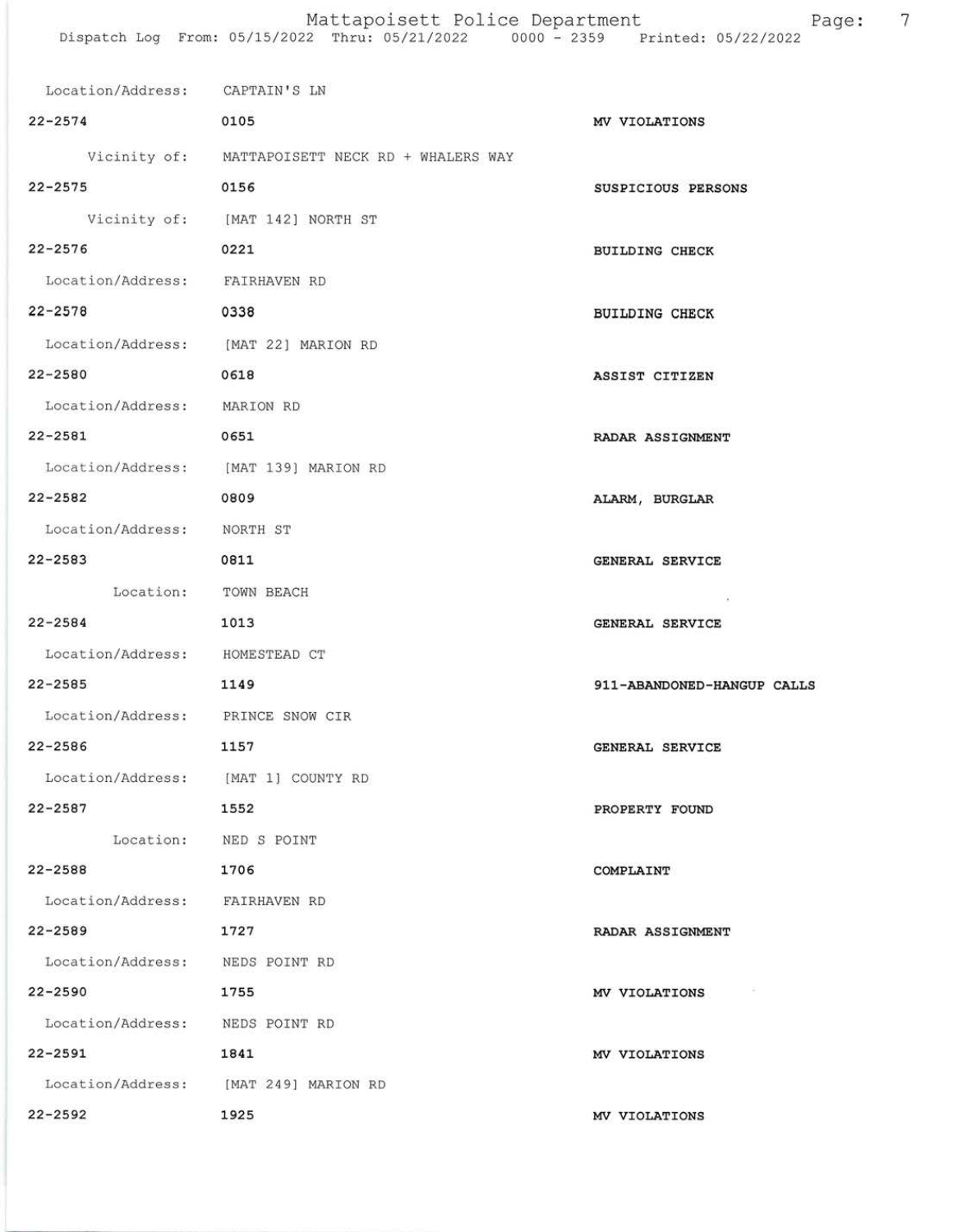|                                       | Mattapoisett Police Department<br>Dispatch Log From: 05/15/2022 Thru: 05/21/2022 0000 - 2359 Printed: 05/22/2022 | 8<br>Page:            |
|---------------------------------------|------------------------------------------------------------------------------------------------------------------|-----------------------|
| Location/Address: [MAT 190] NORTH ST  |                                                                                                                  |                       |
| $22 - 2593$                           | 2050                                                                                                             | MV VIOLATIONS         |
| Location/Address: NORTH ST            |                                                                                                                  |                       |
| $22 - 2594$                           | 2059                                                                                                             | MV VIOLATIONS         |
|                                       | Location/Address: NORTH ST + PEACE PIPE PATH                                                                     |                       |
| $22 - 2595$                           | 2119                                                                                                             | MV VIOLATIONS         |
|                                       | Location/Address: FAIRHAVEN RD + DEERFIELD RD                                                                    |                       |
| $22 - 2596$                           | 2129                                                                                                             | MV VIOLATIONS         |
|                                       | Vicinity of: FAIRHAVEN RD + BRANDT ISLAND RD                                                                     |                       |
| $22 - 2597$                           | 2202                                                                                                             | ALARM, BURGLAR        |
| Location/Address: BEAM ST             |                                                                                                                  |                       |
| $22 - 2598$                           | 2223                                                                                                             | MV VIOLATIONS         |
| Location/Address: FAIRHAVEN RD        |                                                                                                                  |                       |
| $22 - 2599$                           | 2234                                                                                                             | MV VIOLATIONS         |
| Vicinity of: NORTH ST                 |                                                                                                                  |                       |
| 22-2600                               | 2236                                                                                                             | ANIMAL CONTROL        |
| Location/Address: SILVER SHELL AVE    |                                                                                                                  |                       |
| For Date: $05/20/2022 -$ Friday       |                                                                                                                  |                       |
| $22 - 2602$                           | 0137                                                                                                             | BE ON THE LOOK OUT    |
| Location/Address: [MAT 1] COUNTY RD   |                                                                                                                  |                       |
| $22 - 2601$                           | 0139                                                                                                             | MV VIOLATIONS         |
| Vicinity of: FAIRHAVEN RD             |                                                                                                                  |                       |
| $22 - 2603$                           | 0229                                                                                                             | <b>BUILDING CHECK</b> |
|                                       | Location/Address: [MAT 101] INDUSTRIAL DR                                                                        |                       |
| $22 - 2604$                           | 0243                                                                                                             | MV VIOLATIONS         |
| Location/Address: I195 EAST           |                                                                                                                  |                       |
| 22-2605                               | 0623                                                                                                             | MV VIOLATIONS         |
|                                       | Location/Address: NORTH ST + CRYSTAL SPRING RD                                                                   |                       |
| 22-2606                               | 0657                                                                                                             | RADAR ASSIGNMENT      |
| Location/Address: [MAT 139] MARION RD |                                                                                                                  |                       |
| 22-2607                               | 0714                                                                                                             | MV VIOLATIONS         |
| Location/Address: [MAT 139] MARION RD |                                                                                                                  |                       |
| $22 - 2608$                           | 0727                                                                                                             | MV VIOLATIONS         |
|                                       | Vicinity of: MARION RD + AUCOOT RD                                                                               |                       |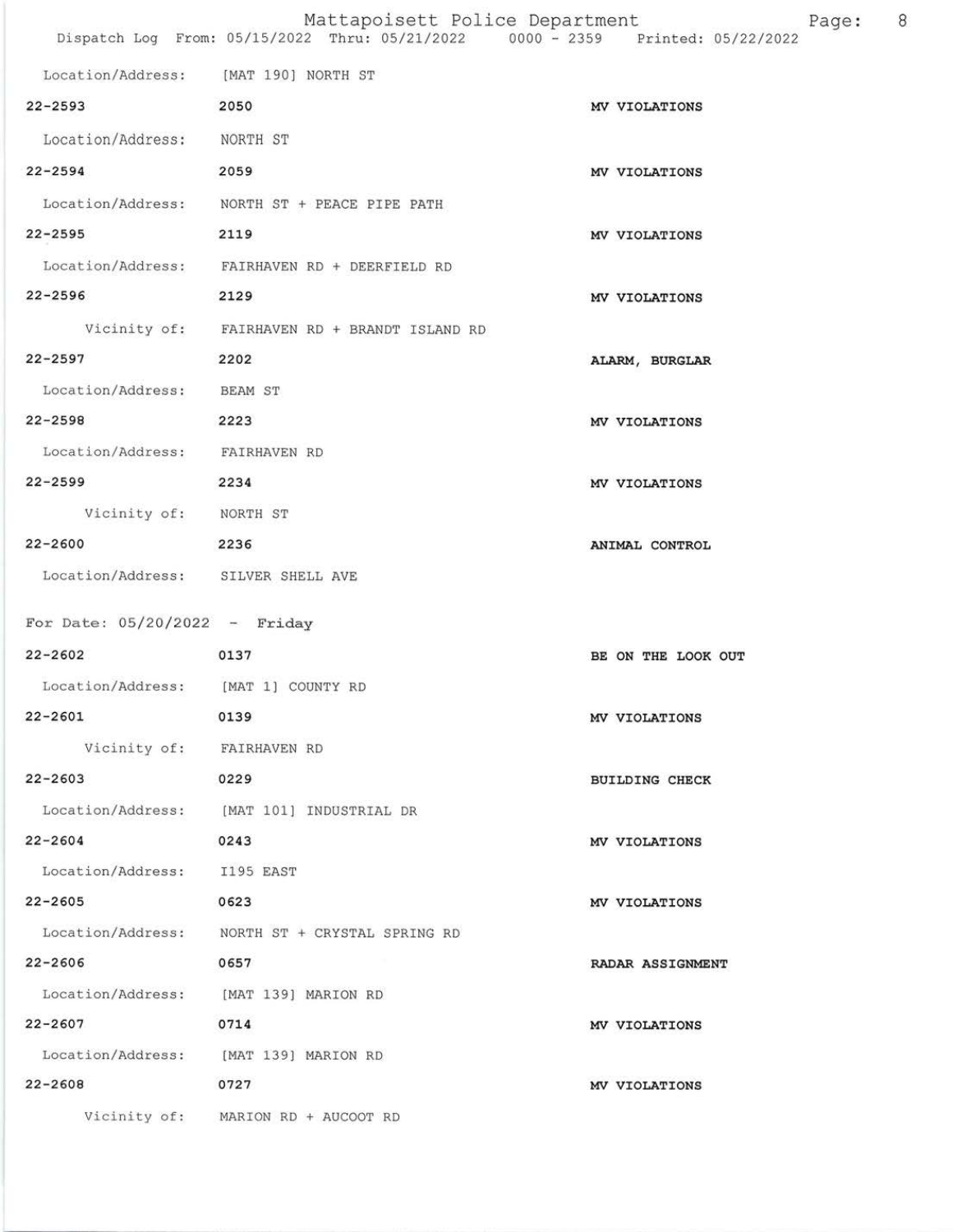| $22 - 2609$                            | 0905                                      | 911 CALL                |
|----------------------------------------|-------------------------------------------|-------------------------|
| Location/Address: PROSPECT RD          |                                           |                         |
| 22-2610                                | 1008                                      | LARCENY /FORGERY/ FRAUD |
| Location/Address: [MAT 212] COUNTY RD  |                                           |                         |
| 22-2611                                | 1017                                      | DISABLED MV             |
| Location/Address: [MAT 190] NORTH ST   |                                           |                         |
| $22 - 2612$                            | 1118                                      | <b>GENERAL SERVICE</b>  |
| Location/Address: [MAT 1] COUNTY RD    |                                           |                         |
| 22-2613                                | 1220                                      | GENERAL SERVICE         |
| Location/Address: [MAT 1] COUNTY RD    |                                           |                         |
| 22-2614                                | 1251                                      | GENERAL SERVICE         |
| Location/Address: [MAT 1] COUNTY RD    |                                           |                         |
| 22-2615                                | 1443                                      | DISABLED MV             |
| Location/Address: [MAT 138] MARION RD  |                                           |                         |
| 22-2616                                | 1454                                      | VANDALISM               |
| Location/Address: [MAT 139] MARION RD  |                                           |                         |
| $22 - 2617$                            | 1707                                      | ASSIST CITIZEN          |
| Location/Address: [MAT 2] MAIN ST      |                                           |                         |
| 22-2618                                | 1735                                      | ALARM FIRE              |
| Location/Address: ANGELICA AVE         |                                           |                         |
| $22 - 2619$                            | 2025                                      | GENERAL SERVICE         |
|                                        | Location/Address: [MAT MPE] CHURCH ST EXT |                         |
| $22 - 2620$                            | 2043                                      | MV VIOLATIONS           |
| Location/Address: NORTH ST + COUNTY RD |                                           |                         |
| $22 - 2621$                            | 2347                                      | MV CRASH                |
| Location/Address: UPLAND WAY           |                                           |                         |
| For Date: $05/21/2022 -$ Saturday      |                                           |                         |
| $22 - 2622$                            | 0042                                      | MV GENERAL              |
|                                        | Location/Address: MAIN ST + FAIRHAVEN RD  |                         |
| $22 - 2623$                            | 0227                                      | <b>BUILDING CHECK</b>   |
| Location/Address: [MAT 185] MARION RD  |                                           |                         |
| $22 - 2624$                            | 0335                                      | <b>BUILDING CHECK</b>   |
| Location/Address: [MAT 60] COUNTY RD   |                                           |                         |
| $22 - 2625$                            | 0743                                      | AMBULANCE REQUEST       |